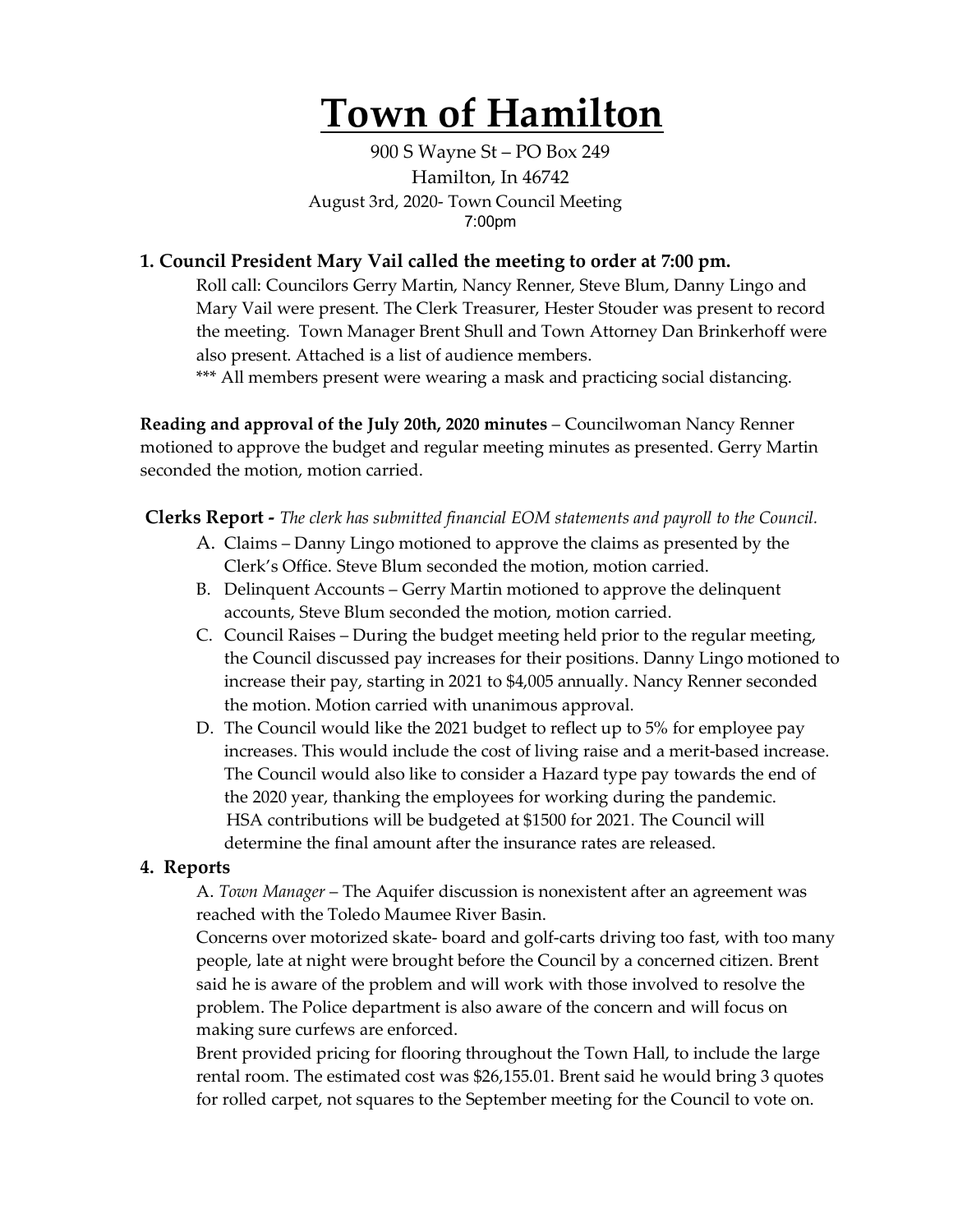Brent will continue updating the Council regarding a lighted sign on a residential property. This and other sign guidelines will be discussed with the Plan Commission and Council.

P*lease see attached report*

B*. Street Department* – Screened gravel has been spread on Fish Creek Trail. The new truck has been ordered. Brush pick up and tree removal are underway. Curbs and parking spots are being painted. *Please see attached report*

*C Police Department –* The Marine Patrol is going well, and all officers are being trained on how to use the boat and boater safety. Even thought officers will spend time on the water, road coverage still maintains a priority. The Department is working on getting body cameras for each officer. Marshal Warner would like to promote James West to Corporal effective September 1<sup>st</sup>, 2020. Steve Blum motioned to approve the rank as recommended, by the Marshal. Danny Lingo seconded the motion, motion carried with unanimous approval. The Council would like to recognize the Police department and their ranks at the September Council meeting. *Please see attached report.*

*D. Water Department* – The Freer/O'hnecke water meter has been moved. Yards are being repaired from new installs as time permits. The East and West aerations basin transducers are getting bad and need replaced and calibrated. Brad provided a quote of \$3,200 to replace them. The Council approved the replacement. *Please see attached report.* 

#### **5. Old Business –**

A. Beach Project Update – Town Manager Brent Shull said they are still working on the approval process with the various state agencies. He did say there would be new/updated drawings ready around August 20<sup>th</sup>, 2020.

#### **6. New Business –**

A. Attorney for Crystal Bay Crystal Cove Homeowners Association – Town Attorney Dan Brinkerhoff asked the Council to provide an informed consent for him to represent both the Town and Crystal Bay Crystal Cove Homeowners Association. He previously served as their attorney and has now been requested to do so again. Due to an ethics clause he will need approval from the Council in order to do so. The work he is being asked to do is not controversial and specifically involves some plat issues regarding Lot 198.